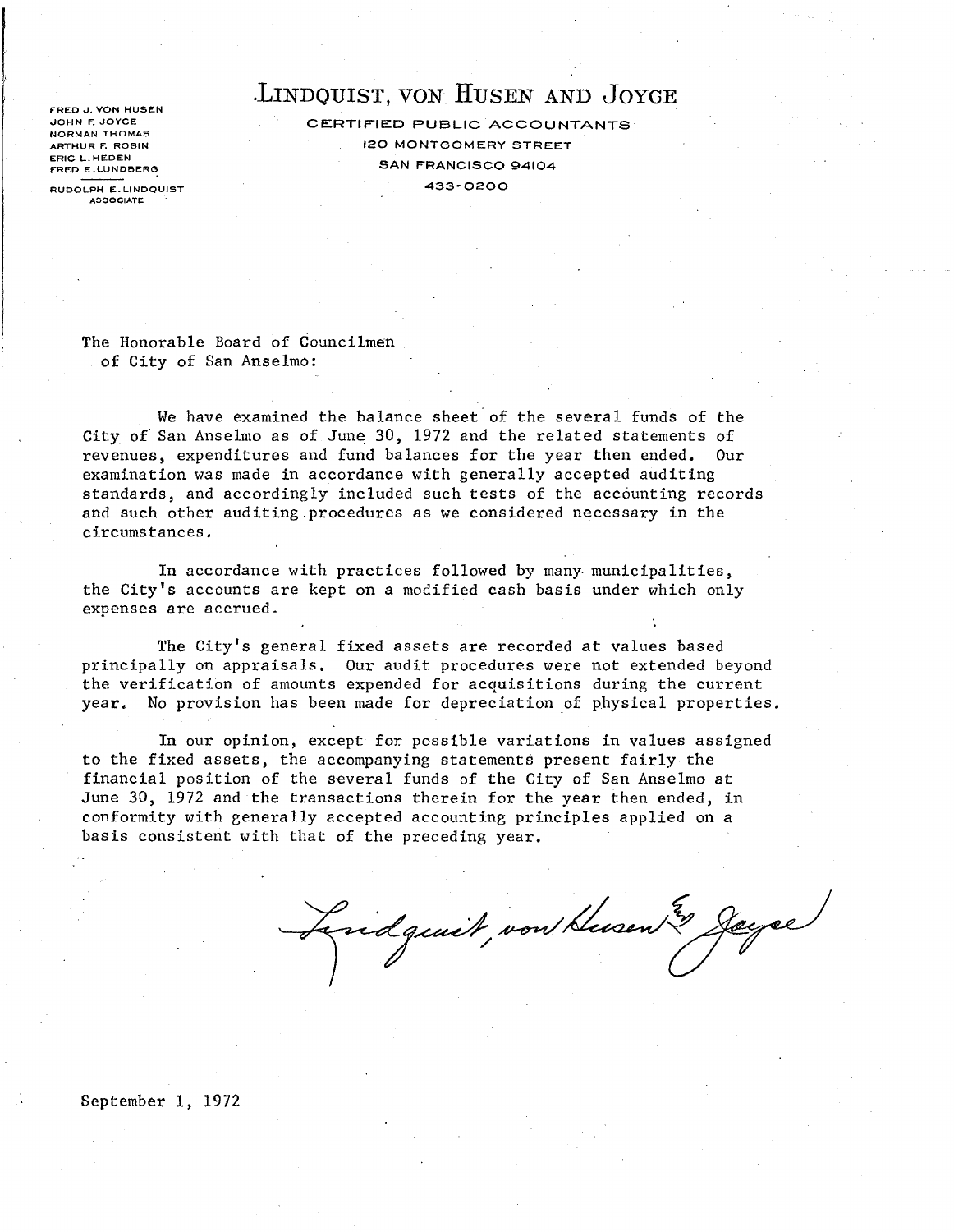### TABLE OF CONTENTS

| Comments                                                                      | Pages 1 and 2 |
|-------------------------------------------------------------------------------|---------------|
| Statement of Expenditures<br>and Encumbrances Compared<br>with Appropriations | Exhibit D     |
| Statement of Revenue -<br>Estimated and Actual                                | Exhibit C     |
| Statement of Changes in<br>Fund Balances                                      | Exhibit B     |
| Balance Sheet - All Funds                                                     | Exhibit A     |

می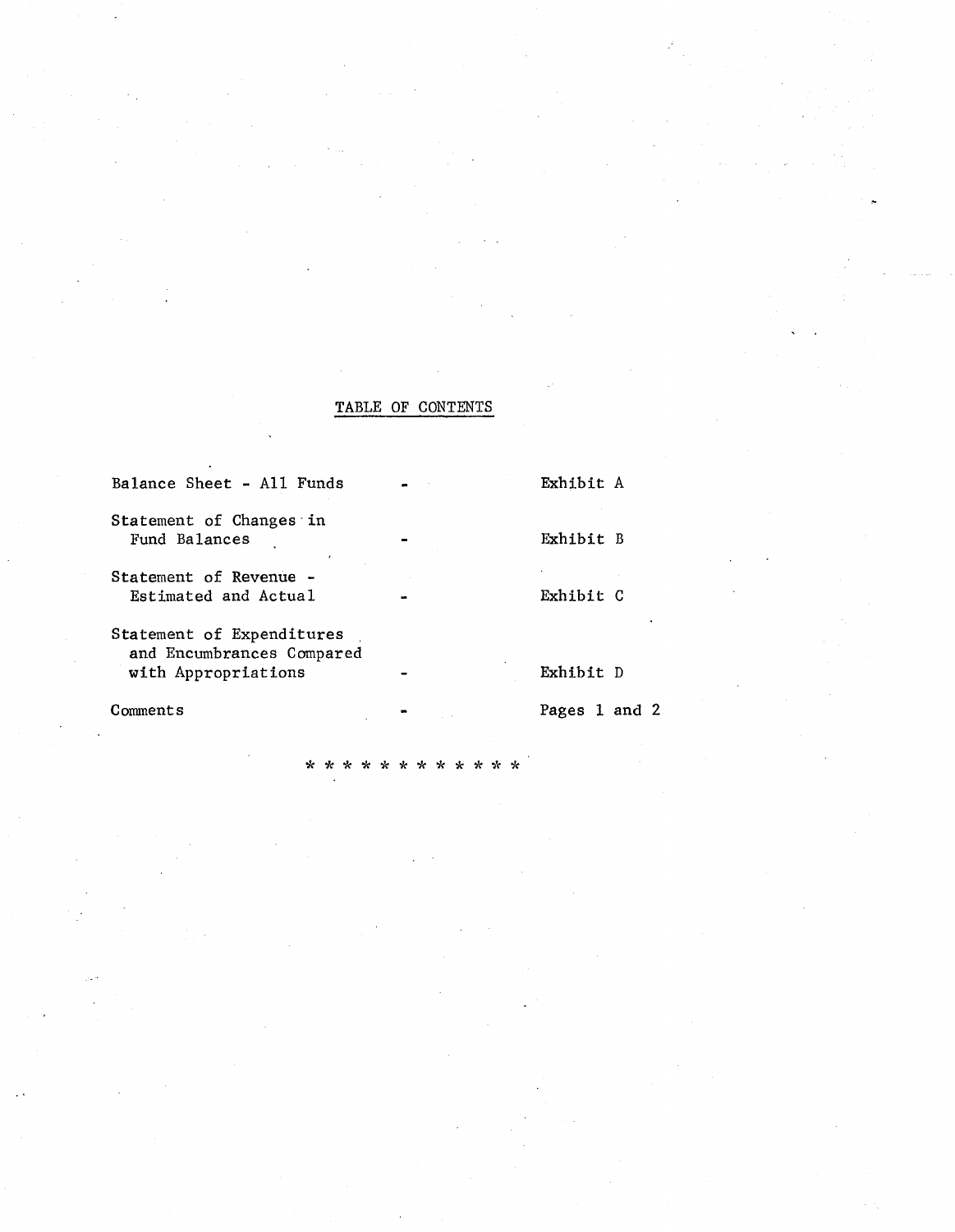|                           |  | CITY OF SAN ANSELMO |  |
|---------------------------|--|---------------------|--|
| BALANCE SHEET - ALL FUNDS |  |                     |  |
|                           |  | JUNE 30, 1972       |  |

| <b>ASSETS</b>                                                                                                               | Total                                                                                                                                         | General<br>Fund                                             | Planning<br>Fund                | Library<br>Fund                               | Parks<br>Fund                 | Robson-<br>Harrington<br>Park Fund | Recreation<br>Fund             | Workmens'<br>Compensation<br>and Health<br>Insurance<br>Fund | Retirement<br>and<br>Social<br>Security<br>Fund | Gas Tax<br>Fund              | Storm<br>Drains<br>Fund   | General<br>Fixed<br>Assets    |
|-----------------------------------------------------------------------------------------------------------------------------|-----------------------------------------------------------------------------------------------------------------------------------------------|-------------------------------------------------------------|---------------------------------|-----------------------------------------------|-------------------------------|------------------------------------|--------------------------------|--------------------------------------------------------------|-------------------------------------------------|------------------------------|---------------------------|-------------------------------|
| Cash<br>Accounts receivable<br>Due from (to) other fund<br>General fixed assets                                             | 706,035.49<br>\$.<br>1,075.16<br>1, 354, 194.85                                                                                               | \$458,866.29<br>1,075.16<br>6,000.00                        | \$2,063.08                      | \$22, 220.20\$                                | \$18,234.40                   | \$24,124.66                        | \$9,820.59                     | \$9,172.63                                                   | \$18,021.69                                     | \$132,892.63                 | \$10,619.32<br>(6,000,00) | \$1,354,194.85                |
| TOTAL<br>____                                                                                                               | \$2,061,305.50<br>____________________                                                                                                        | \$465,941.45                                                | \$2,063.08<br>----------------- | \$22,220.20<br><b>District Contract Angle</b> | \$18, 234, 40<br>------------ | \$24,124.66                        | \$9,820.59<br>---------------- | \$9,172.63<br>________                                       | \$18,021.69<br><b>Contractor of Contractor</b>  | \$132,892.63<br>. . <i>.</i> | \$4,619.32                | \$1,354,194.85                |
| LIABILITIES, RESERVES<br>AND SURPLUS                                                                                        |                                                                                                                                               |                                                             |                                 |                                               |                               |                                    |                                |                                                              |                                                 |                              |                           |                               |
| Accounts payable<br>Reserve for encumbrances<br>Deposit trust funds<br>Reserve for receivables<br>Reserve for imprest funds | 42,975.97<br>s<br>55,201.16<br>7.216.68<br>1,075.16<br>356.76                                                                                 | \$22, 267.88<br>43,769.99<br>4,787.93<br>1,075.16<br>256.76 | \$6,021.24<br>2,199.84          | 556.37<br>918.75<br>100.00                    | \$4,459.13                    | \$7,424.89<br>3,609.27             | \$2,246.46<br>2,428.75         |                                                              |                                                 |                              | \$4,703.31                |                               |
| Investment in fixed assets<br>Reserve for designated<br>purposes - capital outlay<br>Fund balances                          | 1,354,194.85<br>91,580.18<br>508,704.74                                                                                                       | 91,580.18<br>302,203.55                                     | (6, 158, 00)                    | 20,645.08                                     | 13,775.27                     | 13,090.50                          | 3,145.38                       | \$9,172.63                                                   | $\epsilon$<br>\$18,021.69                       | \$132,892.63                 | (83.99)                   | \$1,354,194.85                |
| TOTAL<br>---                                                                                                                | \$2,061,305,50<br><u> The Bally of the School and the School and School and School and School and School and School and School and School</u> | \$465,941.45                                                | \$2,063.08                      | \$22,220.20                                   | \$18,234.40                   | \$24,124,66                        | \$9,820.59                     | \$9,172.63<br><u> 2004 - Antonio Antonio III (m. 1874)</u>   | \$18,021,69                                     | \$132,892.63                 | \$4,619.32                | \$1,354,194.85<br>___________ |

EXH::BIT A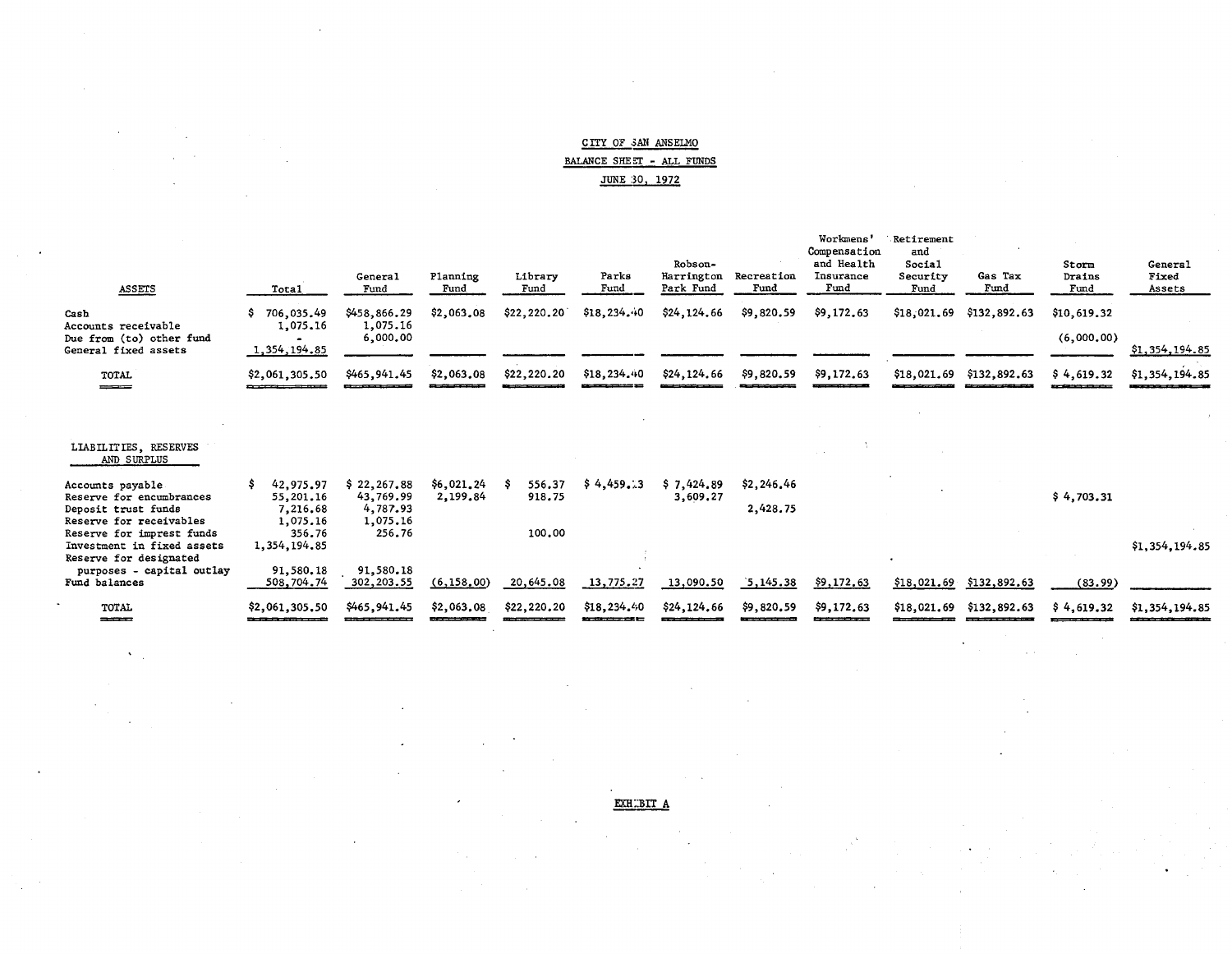#### CITY OF SAN ANSELMO STATEMENT OF CHANGES IN FUND BALANCES YEAR ENDED JUNE 30, 1972

|                                                                                                    | Total                                                                         | General Fund                           | Planning<br>Fund      | Library<br>Fund          | Parks<br>Fund | Robson-<br>Harrington<br>Park Fund | Recreation<br>Fund | Workmens'<br>Compensation<br>and Health<br>Insurance<br>Fund | Retirement<br>and<br>Social<br>Security<br>Fund | Gas Tax<br>Fund          | Storm<br>Drains<br>Fund |
|----------------------------------------------------------------------------------------------------|-------------------------------------------------------------------------------|----------------------------------------|-----------------------|--------------------------|---------------|------------------------------------|--------------------|--------------------------------------------------------------|-------------------------------------------------|--------------------------|-------------------------|
| BALANCES, JULY 1, 1971                                                                             | \$375,732,76                                                                  | \$203,976,97                           |                       | \$16,502,62              | \$22,642.82   |                                    | 937.18             |                                                              | \$41,627.98                                     | 89,921.08<br>Ş.          | 124,11                  |
| REVENUES:                                                                                          |                                                                               |                                        |                       |                          |               |                                    |                    |                                                              |                                                 |                          |                         |
| Taxes<br>Licenses and permits<br>Fines, forfeitures and penalties<br>Revenue from use of money and | 985,930.77<br>54, 512. 72<br>32,978.16                                        | 652,510.53<br>53,981.59<br>27,806,60   | \$21,053.28<br>531.13 | 64,891.67<br>, 5, 171.56 | 36,243.37     | \$34,511.56                        | 25,541.96          | \$47,249.83                                                  | 86,975.75                                       |                          | 16,952.82               |
| property<br>Revenue from other agencies<br>Charges for current services<br>County subvention       | 22, 214, 12<br>273,260,48<br>91,323.37<br>5,980.00                            | 16,880.11<br>144, 148, 84<br>64,375.23 |                       | 4,300.00                 | 651.37        | 770.00                             | 12,918.78          | 3,468.08                                                     | 9,139.91                                        | 5,334.01<br>129, 111, 64 |                         |
| Federal subvention<br>Other revenue                                                                | 22,079.48<br>60,346.12                                                        | 3,380.85<br>54,668.95                  | 14,521.80<br>1,810.00 |                          | 1,112,40      | 1,112.40<br>930.51                 | 1,680.00           | 494.82<br>2,936.66                                           | 1,457.21                                        |                          |                         |
| Total revenues                                                                                     | 1,548,625.22                                                                  | 1,017,752.70                           | 37,916.21             | 74,363.23                | 38,007.14     | 37,324.47                          | 40,140.74          | 54,149.39                                                    | 97,572.87                                       | 134,445.65               | 16,952.82               |
| Fund transfers<br>Cancellation of prior year's<br>encumbrances<br>Interest applicable to Reserve   | 41,304.10                                                                     | 91,474.10<br>20,894.68                 |                       | 650.62                   | (9,000,00)    | 1,000,00                           | 8,000.00<br>14.54  |                                                              |                                                 | (91, 474, 10)            | 19,744.26               |
| For Designated Purposes -<br>Capital Outlay (note)                                                 | (4,035,59)                                                                    | (4,035.59)                             |                       |                          |               |                                    |                    |                                                              |                                                 |                          |                         |
| Total available                                                                                    | 1,961,626.49                                                                  | 1,330,062,86                           | 37,916.21             | 91,516.47                | 51,649.96     | 38, 324, 47                        | 49.092.46          | 54,149.39                                                    | 139,200.85                                      | 132,892.63               | 36,821.19               |
| EXPENDITURES AND ENCUMBRANCES:                                                                     |                                                                               |                                        |                       |                          |               |                                    |                    |                                                              |                                                 |                          |                         |
| General government<br>Public safety<br>Public works<br>Planning<br>Library<br>Parks and recreation | 82,470.74<br>622,894.49<br>359,399.26<br>44,074.21<br>70,871.39<br>107,055.74 | 82,470.74<br>622,894.49<br>322,494.08  | 44,074,21             | 70,871.39                | 37,874.69     | 25,233.97                          | 43,947.08          |                                                              |                                                 |                          | 36,905.18               |
| Workmens' compensation and<br>health insurance<br>Retirement and social security                   | 44,976.76<br>121,179.16                                                       |                                        |                       |                          |               |                                    |                    | 44,976.76                                                    | 121, 179, 16                                    |                          |                         |
| Total expenditures and<br>encumbrances                                                             | 1,452,921.75                                                                  | 1,027,859.31                           | 44,074.21             | 70,871.39                | 37,874.69     | 25,233.97                          | 43,947.08          | 44,976.76                                                    | 121, 179. 16                                    |                          | 36,905.18               |
| BALANCES, JUNE 30, 1972                                                                            | \$508,704.74                                                                  | \$302, 203.55                          | \$(6,158.00)          | \$20,645.08              | \$13,775.27   | \$13,090.50                        | \$5,145.38         | \$9,172,63                                                   | $$18,021.69$ $$132,892.63$                      |                          | (83.99)                 |

Note: Capital Improvement Fund appropriations to June 30, 1970 of \$80,925.00 were transferred<br>to the General Fund on July 1, 1970 and reserved for capital outlay. Interest on<br>these reserved funds is segregated from the rev

EXHIBIT B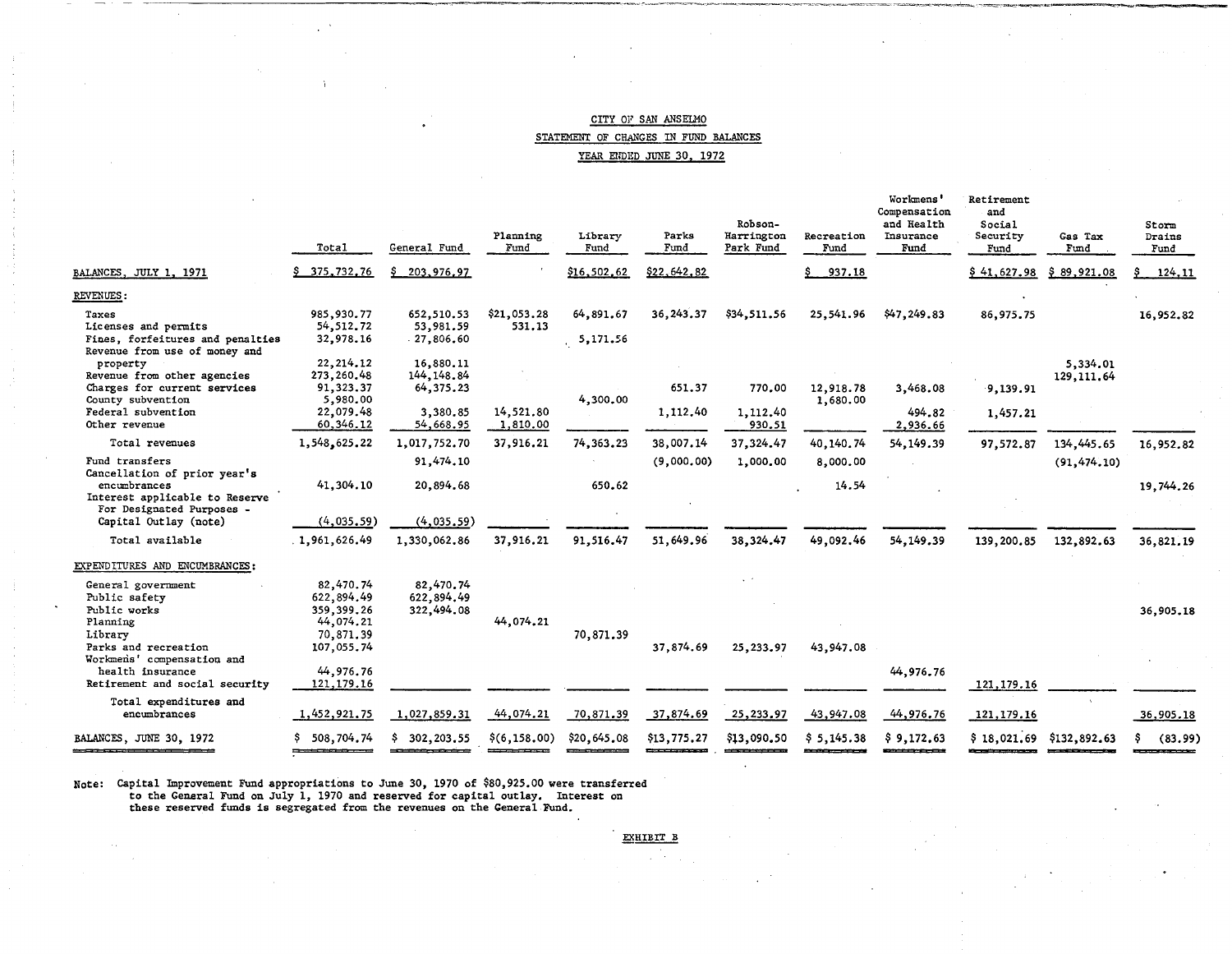## CITY OF SAN ANSELMO

# STATEMENT OF REVENUE - ESTIMATED AND ACTUAL

YEAR ENDED JUNE 30, 1972

|                                   | Estimated         | Actual           | Over<br>(Under)<br>Estimated |
|-----------------------------------|-------------------|------------------|------------------------------|
| GENERAL FUND:                     |                   |                  |                              |
| Taxes:                            |                   |                  |                              |
| Property taxes:                   |                   |                  |                              |
| Current year                      | \$.<br>415,864.00 | \$<br>426,909.51 | \$11,045.51                  |
| Prior years                       | 15,402.00         | 16,258.18        | 856.18                       |
| Sales and use taxes               | 155,000.00        | 172,819.98       | 17,819.98                    |
| Franchises                        | 25,000.00         | 28,150.19        | 3,150.19                     |
| Transfer tax                      | 3,800.00          | 8,372.67         | 4,572.67                     |
|                                   | 615,066.00        | 652,510.53       | 37,444.53                    |
| Licenses and permits:             |                   |                  |                              |
| <b>Business licenses</b>          | 28,000.00         | 31,364.88        | 3,364.88                     |
| Animal licenses                   | 5,800.00          | 5,718.00         | (82,00)                      |
| Permits<br>t.                     | 8,200.00          | 16,898.71        | 8,698.71                     |
|                                   | 42,000.00         | 53,981.59        | 11,981.59                    |
| Fines, forfeitures and penalties: |                   |                  |                              |
| Vehicle code fines                | 10,000.00         | 14,993.06        | 4,993.06                     |
| Other court fines                 | 11,000,00         | <u>12,813.54</u> | <u>1,813.54</u>              |
|                                   | 21,000.00         | 27,806.60        | 6,806.60                     |
| Revenue from use of money         |                   |                  |                              |
| and property:                     |                   |                  |                              |
| Interest                          | 10,000.00         | 16,080.11        | 6,080.11                     |
| Rental                            | 800.00            | 800.00           |                              |
|                                   | 10,800.00         | <u>16,880.11</u> | 6,080.11                     |
| Revenue from other agencies:      |                   |                  |                              |
| Cigarette tax                     | 38,000.00         | 39,078.43        | 1,078.43                     |
| Alcoholic beverage license fees   | 6,500.00          | 7,297.38         | 797.38                       |
| Motor vehicle in-lieu tax         | 96,000.00         | 97,096.73        | 1,096.73                     |
| Trailer coach in-lieu tax         | 500.00            | 676.30           | 176.30                       |
|                                   | 141,000.00        | 144, 148.84      | 3,148.84                     |
| Charges for current service:      |                   |                  |                              |
| Sleppy Hollow Fire District       | 68,993.00         | 64, 242. 68      | (4, 750.32)                  |
| City of Fairfax                   |                   | 132.55           | 132.55                       |
|                                   | 68,993.00         | 64, 375. 23      | (4, 617.77)                  |
| Federal subvention                |                   |                  |                              |
|                                   |                   | <u>3,380.85</u>  | <u>3,380.85</u>              |
| Other income                      | 25,006.00         | 54,668.95        | 29,662.95                    |
| Total general fund - forward      | 923,865.00        | 1,017,752.70     | 93,887.70                    |

## EXHIBIT C - (CONTINUED)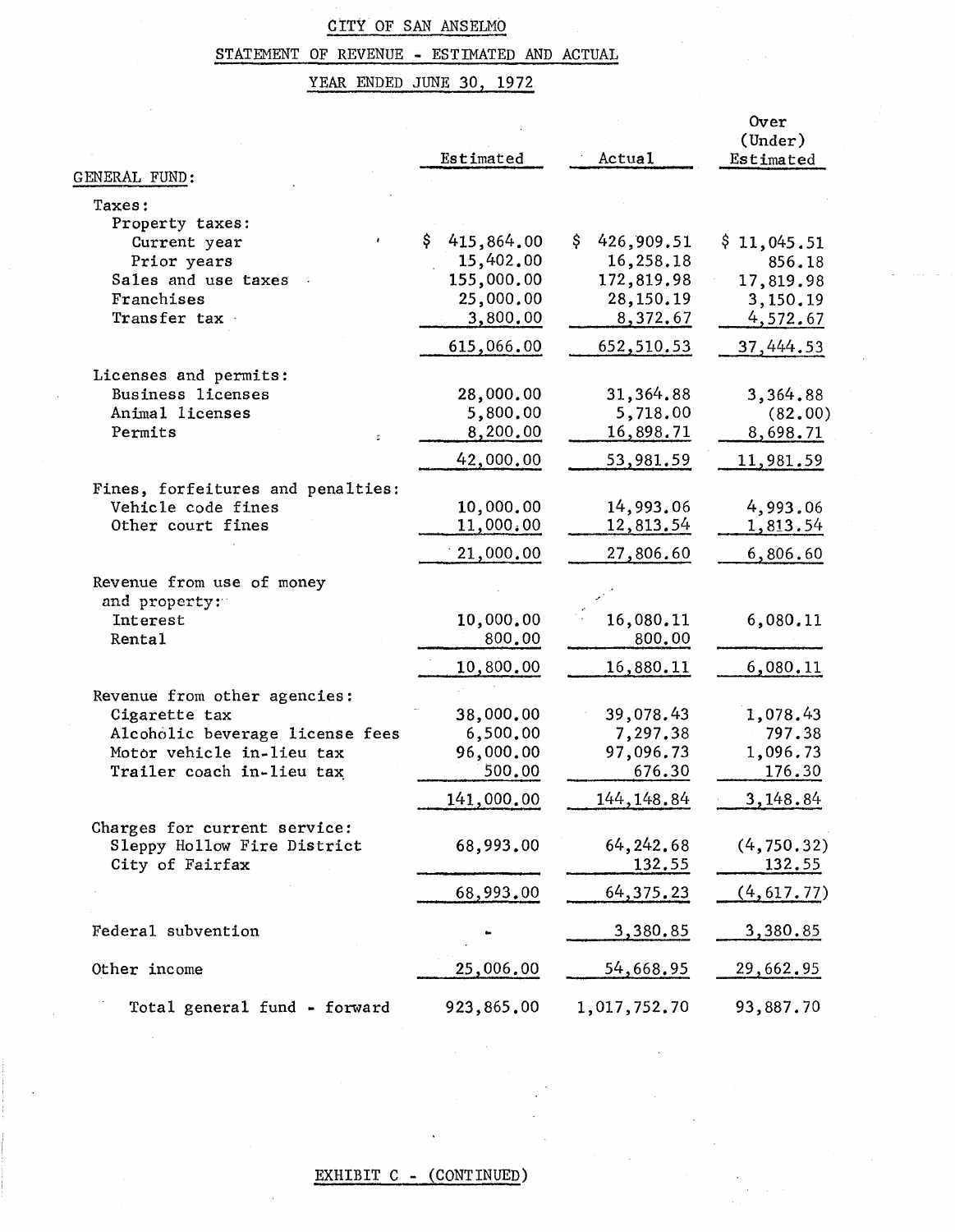## CITY OF SAN ANSELMO

 $\ddot{\phantom{a}}$ 

# STATEMENT OF REVENUE - ESTIMATED AND ACTUAL

YEAR ENDED JUNE 30, 1972

| Brought Forward                                                                                                          | Estimated<br>Ş.<br>923,865.00                            | Actual<br>\$1,017,752.70                                     | Over<br>(Under)<br>Estimated<br>\$93,887.70                          |
|--------------------------------------------------------------------------------------------------------------------------|----------------------------------------------------------|--------------------------------------------------------------|----------------------------------------------------------------------|
| PLANNING FUND:                                                                                                           |                                                          |                                                              |                                                                      |
| Property taxes:<br>Current year<br>Prior years<br>Federal subvention<br>Zoning and subdivision fees<br>Other income      | 19,700.00<br>730.00<br>20,000.00<br>700.00               | 20,280.93<br>772.35<br>14,521.80<br>531.13<br>1,810.00       | 580.93<br>42.35<br>(5, 478, 20)<br>(168.87)<br>1,810,00              |
| Total planning fund                                                                                                      | 41,130.00                                                | 37,916.21                                                    | (3, 213, 79)                                                         |
| LIBRARY FUND:                                                                                                            |                                                          |                                                              |                                                                      |
| Property taxes:<br>Current year<br>Prior years<br>County · subvention<br>Library fines and rentals<br>Total library fund | 60,858.00<br>2,254.00<br>5,000,00<br>68,112.00           | 62,511.04<br>2,380.63<br>4,300,00<br>5,171.56<br>74, 363. 23 | 1,653.04<br>126.63<br>4,300.00<br>171.56<br>6,251.23                 |
|                                                                                                                          |                                                          |                                                              |                                                                      |
| PARKS FUND:<br>Property taxes:<br>Current year<br>Prior years<br>Federal subvention<br>School District<br>Other income   | 33,961.00<br>1,258.00<br>35,500.00<br>9,500.00           | 34,913.73<br>1,329.64<br>1,112.40<br>651.37                  | 952.73<br>71.64<br>(34, 387.60)<br>(9,500.00)<br>651.37              |
| Total parks fund                                                                                                         | 80,219.00                                                | 38,007.14                                                    | (42, 211.86)                                                         |
| ROBSON-HARRINGTON PARK FUND:<br>Property taxes:                                                                          |                                                          |                                                              |                                                                      |
| Current year<br>Prior years<br>Rent<br>Federal subvention<br>School District<br>Other income                             | 32,516.00<br>1,204.00<br>610.00<br>17,250.00<br>2,250.00 | 33, 245.47<br>1,266.09<br>770.00<br>1,112.40<br>930.51       | 729.47<br>62.09<br>160.00<br>(16, 137, 60)<br>(2, 250, 00)<br>930.51 |
| Total Robson-Harrington<br>Park fund                                                                                     | 53,830.00                                                | 37, 324.47                                                   | (16, 505.53)                                                         |
| RECREATION FUND:                                                                                                         |                                                          |                                                              |                                                                      |
| Property taxes:<br>Current year<br>Prior years<br>County subvention<br>Summer day camp                                   | 23,861.00<br>884.00<br>1,680.00                          | 24,604.93<br>937.03<br>1,680.00<br>2,105.10                  | 743.93<br>53.03<br>2,105.10                                          |
| Recreation fees                                                                                                          | 17,000.00                                                | 10,813.68                                                    | (6, 186.32)                                                          |
| Total recreation fund                                                                                                    | 43,425.00                                                | 40,140.74                                                    | (3, 284.26)                                                          |

EXHIBIT C - (CONTINUED)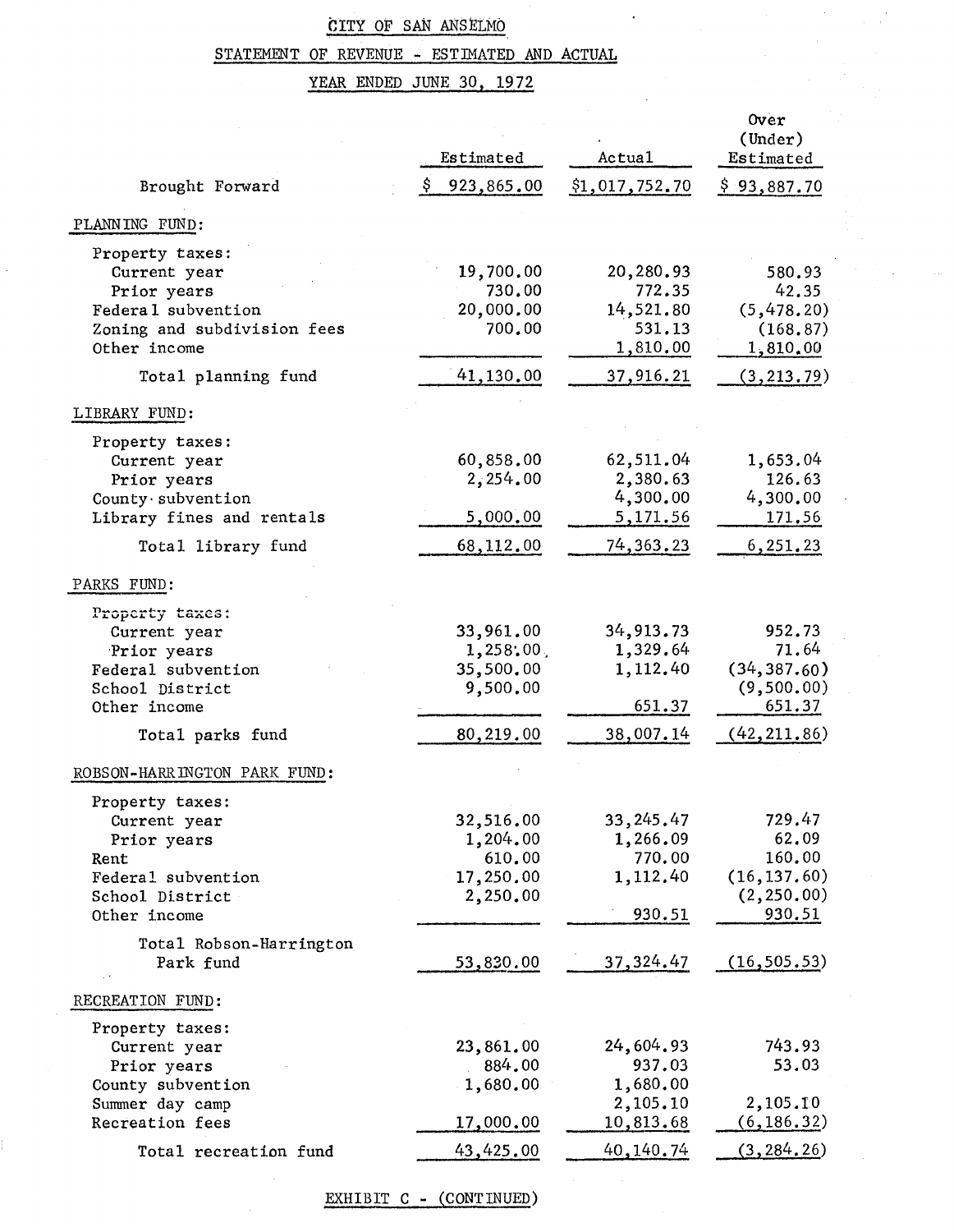# CiTY OF" SAN ANSELMO

## STATEMENT OF REVENUE - ESTIMATED AND ACTUAL

## YEAR ENDED JUNE 30, 1972

|                                                                                                     | Estimated                                       | Actual                                        | Over<br>(Under)<br>Estimated                              |
|-----------------------------------------------------------------------------------------------------|-------------------------------------------------|-----------------------------------------------|-----------------------------------------------------------|
| WORKMENS' COMPENSATION AND HEALTH<br>INSURANCE FUND:                                                |                                                 |                                               |                                                           |
| Property taxes:<br>Current year<br>Prior years                                                      | \$<br>44,524.00<br>1,649.00                     | \$<br>45,512.95<br>1,736.88                   | \$<br>988.95<br>87.88                                     |
| Federal subvention<br>Sleepy Hollow Fire District<br>Workmens' compensation insurance               | 3,548.00                                        | 494.82<br>3,468.08                            | 494.82<br>(79.92)                                         |
| refund                                                                                              | 10,000.00                                       | 2,936.66                                      | (7,063,34)                                                |
| Total workmens' compensation<br>and health insurance fund                                           | 59,721.00                                       | 54, 149. 39                                   | (5, 571, 61)                                              |
| RETIREMENT AND SOCIAL SECURITY FUND:                                                                |                                                 |                                               |                                                           |
| Property taxes:<br>Current year<br>Prior years<br>Federal subvention<br>Sleepy Hollow Fire District | 81,713.00<br>3,026.00<br>8,285.00               | 83,786.96<br>3,188.79<br>1,457.21<br>9,139.91 | 2,073.96<br>162.79<br>1,457.21<br>854.91                  |
| Total retirement and social<br>security fund                                                        | 93,024.00                                       | 97,572.87                                     | 4,548.87                                                  |
| GAS TAX FUND:                                                                                       |                                                 |                                               |                                                           |
| Construction and maintenance -<br>matching funds not required<br>Construction and maintenance -     | 64,612.00                                       | 66,503.66                                     | 1,891.66                                                  |
| matching funds required<br>Engineering                                                              | 57,727.00<br>3,000.00                           | 59,607.98<br>3,000.00                         | 1,880.98                                                  |
| Interest<br>County subvention<br><b>TOPICS</b><br>HUD                                               | 4,000.00<br>25,591.00<br>37,443.00<br>15,350.00 | 5,334.01                                      | 1,334.01<br>(25, 591, 00)<br>(37, 443.00)<br>(15, 350.00) |
| Total gas tax fund                                                                                  | 207,723.00                                      | 134,445.65                                    | (73, 277.35)                                              |
| STORM DRAINS FUND:                                                                                  |                                                 |                                               |                                                           |
| Property taxes:<br>Current year<br>Prior years<br>Flood relief                                      | 16,010.00<br>593.00<br>1,032.00                 | 16,332.29<br>620.53                           | 322.29<br>27.53<br>(1,032,00)                             |
| Total storm drains fund                                                                             | 17,635.00                                       | 16,952.82                                     | (682.18)                                                  |
| TOTAL REVENUE                                                                                       | \$1,588.684.00                                  | \$1,548.625.22                                | \$(40,058,78)                                             |
|                                                                                                     |                                                 |                                               |                                                           |

## EXHIBIT C - (CONCLUDED)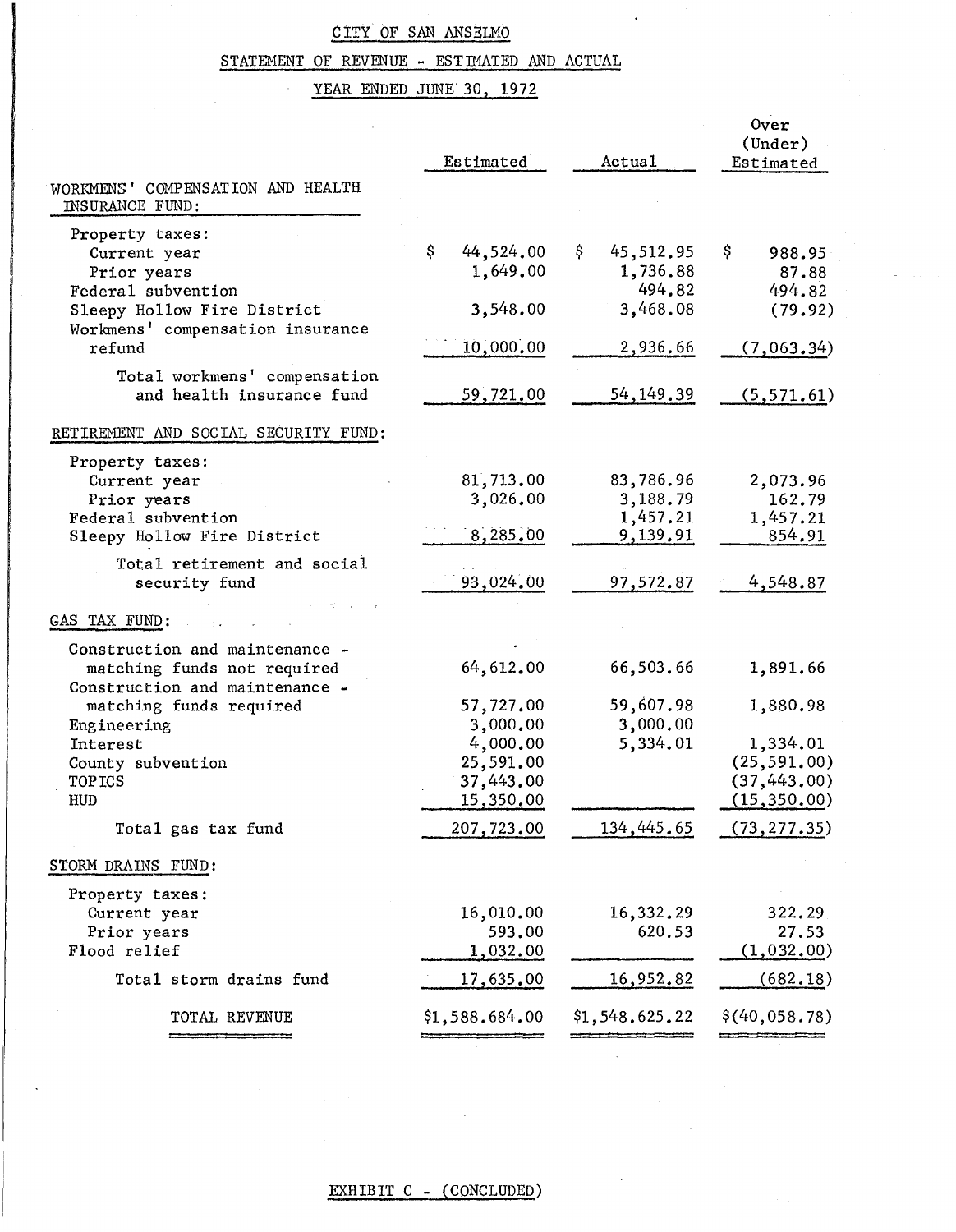### CITY OF SAN ANSELMO

### STATEMENT OF EXPENDITURES AND ENCUMBRANCES

### COMPARED WITH APPROPRIATIONS

YEAR ENDED JUNE 30, 1972

|                                                     | Appropriations<br>(After |                 |              | Under                    |
|-----------------------------------------------------|--------------------------|-----------------|--------------|--------------------------|
|                                                     | Revisions)               | Expenditures    | Encumbrances | (0ver)<br>Appropriations |
|                                                     |                          |                 |              |                          |
| GENERAL FUND:                                       |                          |                 |              |                          |
| General government                                  | \$.<br>86,488.00         | \$<br>81,910.24 | Ş.<br>560.50 | \$.<br>4,017.26          |
| Fire department                                     | 330,330.00               | 296,206.51      | 37,332.81    | (3, 209.32)              |
| Police department                                   | 286,977.00               | 289, 355.17     |              | (2, 378.17)              |
| Building regulation                                 | 17,969.00                | 18,003.46       |              | (34.46)                  |
| Animal regulation                                   | 5,800.00                 | 5,718.00        |              | 82.00                    |
| Engineering and admin-                              |                          |                 |              |                          |
| istration                                           | 38,123.00                | 38, 245.34      |              | (122.34)                 |
| Street construction                                 | 227,396.00               | 48,904.68       | 200.00       | 178,291.32               |
| Street maintenance                                  | 140,607.00               | 135,422.23      | 3,787.31     | 1,397.46                 |
| Street lighting                                     | 28,015.00                | 26,858.34       |              | 1,156.66                 |
| Street sweeping                                     | 15,470.00                | 15,520.10       |              | (50.10)                  |
| Traffic signals                                     | 8,688.00                 | 6,848.54        | 75.00        | 1,764.46                 |
| Weed cleaning                                       | 1,250.00                 | 886.35          |              | 363.65                   |
| Municipal shop                                      | 19,259.00                | 19,011.31       | 1,779.37     | (1, 531, 68)             |
| Parking lots                                        | 1,381.00                 | 1,199.05        | 35.00        | 146.95                   |
| Total general fund                                  | 1,207,753.00             | 984,089.32      | 43,769.99    | 179,893.69               |
| PLANNING FUND                                       | 38,130.00                | 41,874.37       | 2,199.84     | (5, 944, 21)             |
| LIBRARY FUND                                        | 73,319.00                | 69,952.64       | 918.75       | 2,447.61                 |
| PARK FUND                                           | 93,203.00                | 37,874.69       |              | 55,328.31                |
| ROBSON-HARRINGTON PARK FUND                         | 50,086.00                | 21,624.70       | 3,609.27     | 24,852.03                |
| RECREATION FUND                                     | 43,225.00                | 43,947.08       |              | (722.08)                 |
| WORKMENS' COMPENSATION AND<br>HEALTH INSURANCE FUND | 43,721.00                | 44,976.76       |              | (1, 255.76)              |
| RETIREMENT AND SOCIAL<br>SECURITY FUND              | 108,368.00               | 121, 179. 16    |              | (12, 811, 16)            |
| STORM DRAINS FUND                                   | 40,860.00                | 32, 201.87      | 4,703.31     | <u>3,954.82</u>          |
| TOTAL                                               | \$1,698,665.00           | \$1,397,720.59  | \$55,201.16  | \$245,743.25             |

EXHIBIT D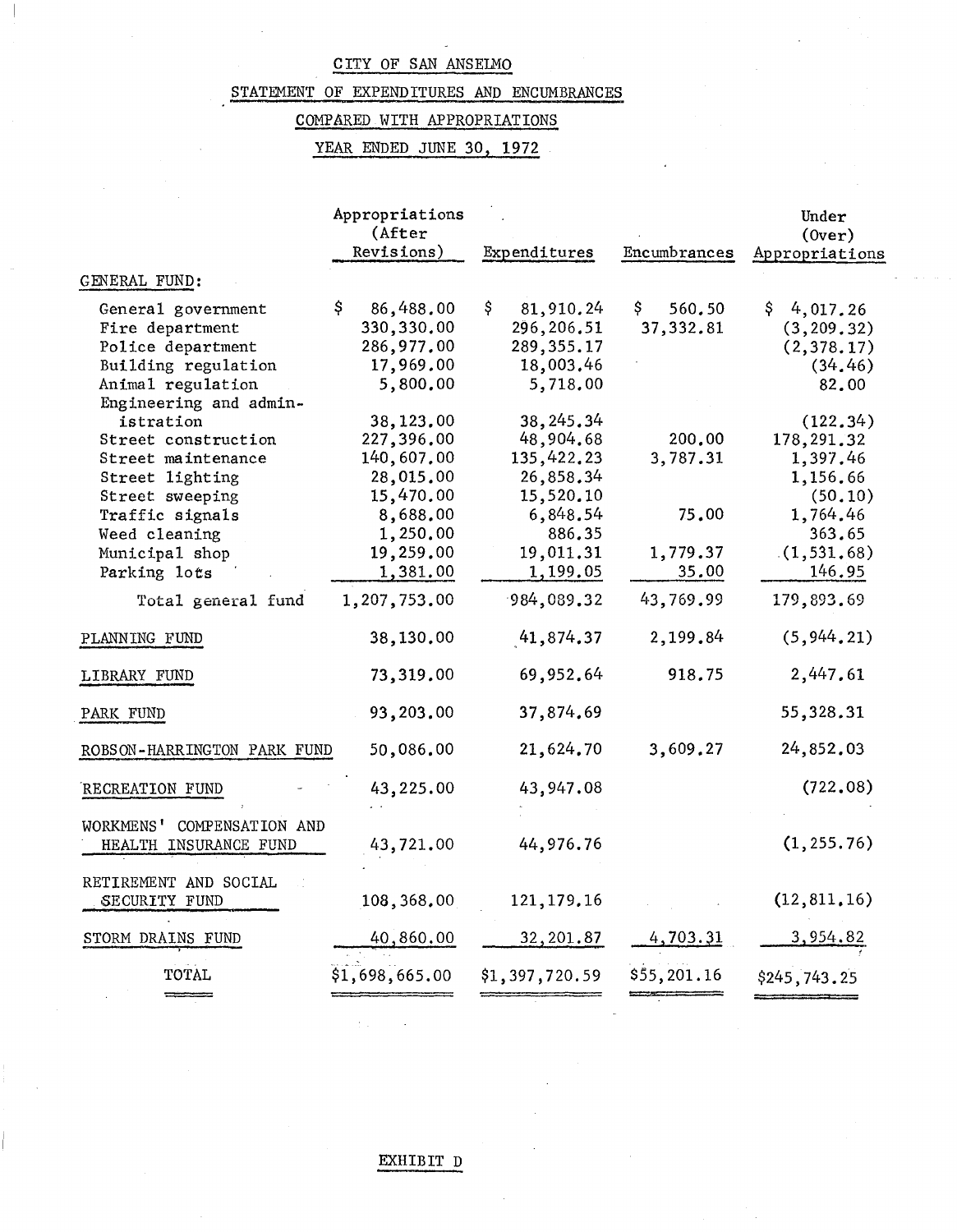### CASH - \$706,035.49:

This balance consists of the following:

| Petty cash:                       |               |           |
|-----------------------------------|---------------|-----------|
| City offices                      | - S<br>250.00 |           |
| Library                           | 100.00        | 350.00    |
| Demand deposits:                  |               |           |
| Wells Fargo Bank                  | 54,178.73     |           |
| Crocker National Bank             | 1,500.00      |           |
| Bank of America - Bail Trust Fund | 6.76          | 55,685.49 |

Time deposits - Bank of America:

| Maturity date      | Interest rate |            |              |
|--------------------|---------------|------------|--------------|
| July 24, 1972      | 4%            | 75,000.00  |              |
| July 28, 1972      | $4 - 3/8%$    | 75,000.00  |              |
| August 24, 1972    | $4 - 1/4%$    | 100,000.00 |              |
| September 17, 1972 | $4 - 3/8%$    | 100,000.00 |              |
| October 25, 1972   | $4 - 3/4%$    | 100,000.00 |              |
| October 25, 1972   | $4 - 3/4%$    | 100,000.00 |              |
| December 21, 1972  | $4 - 3/4%$    | 100,000.00 | 650,000.00   |
| TOTAL              |               |            | \$706,035.49 |
|                    |               |            |              |

#### GENERAL FIXED ASSETS - \$1,354,194.85:

The City inventoried its general fixed assets during the 1961-62 fiscal year, assigned values thereto, and recorded the total valuation on its books. Land valuation was based on the County Assessor's appraisal for real estate tax purposes. The valuation of improvements was based on insurance appraisals. Equipment was valued at cost where such was ascertainable and at appraised or estimated values where costs were not known.

Except for additions and disposals during the year under review, we did not verify the individual valuations.

### ACCOUNTS PAYABLE - \$42,975.97 RESERVE FOR ENCUMBRANCES - \$55,201.16

Accounts payable consist of amounts due for materials and services furnished the City to June 30, 1972 which were unpaid at that date. The reserve for encumbrances represents outstanding purchase orders at June 30, 1972, the benefits of which were received after that date.

#### DEPOSIT TRUST FUNDS - \$7,216.68:

Of this amount,  $$4,787.93$  represents deposits received for street openings, etc., and will be taken into revenue when earned or refunded to the depositor. The balance of  $$2,428.75$  represents funds collected for use in the City's promotional and recreational activities.